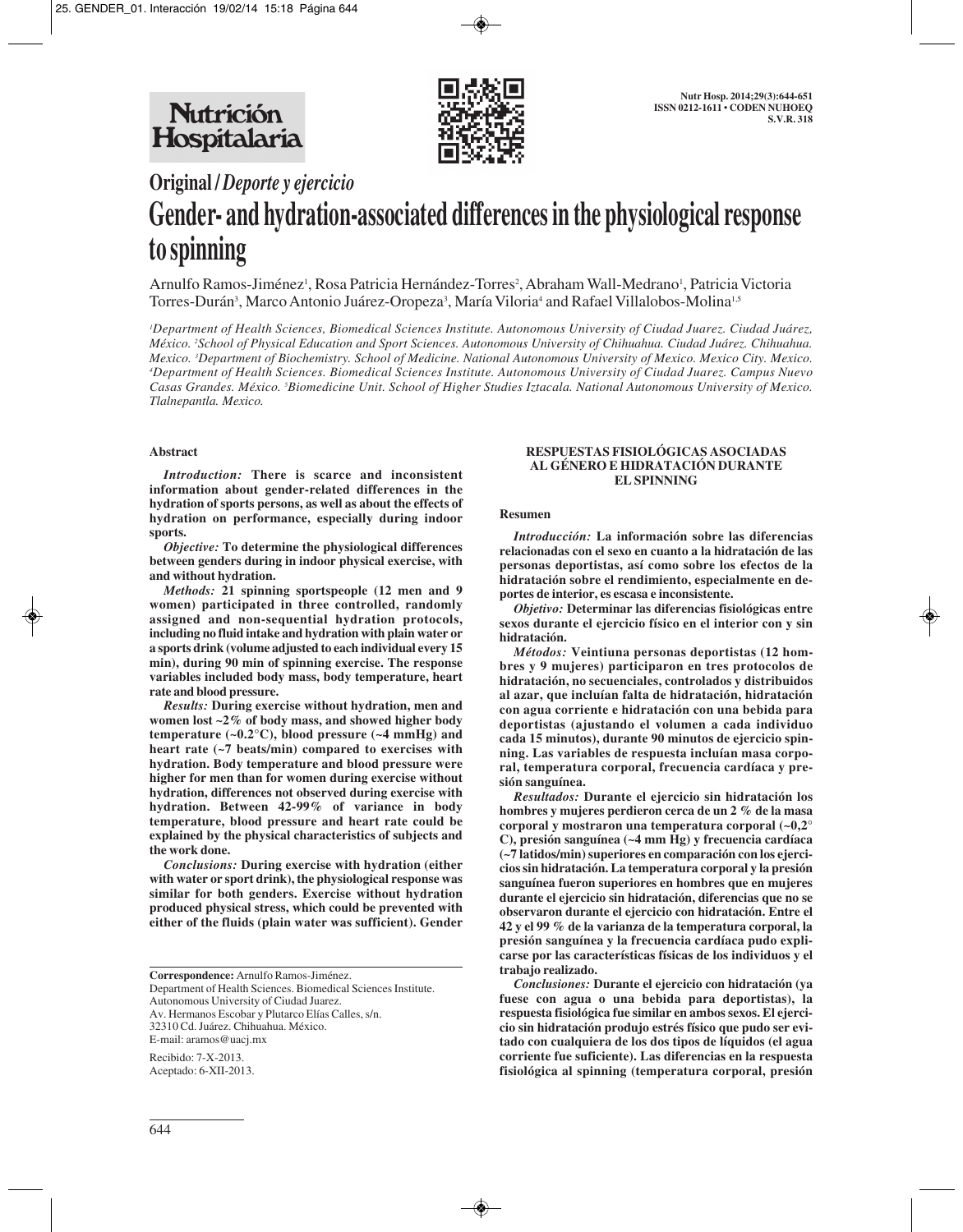**differences in the physiological response to spinning (body temperature, mean blood pressure and heart rate) can be explained in part by the distinct physical characteristics of each individual.**

(*Nutr Hosp.* 2014;29:644-651)

**DOI:10.3305/nh.2014.29.3.7017**

Keywords: *Gender differences. Hydration. Physical exercise. Sports nutrition.*

#### **Introduction**

Dehydration is a common problem among athletes. The most important causes are poor nutritional education of both athletes and their trainers, environment factors, inappropriate diets before and after exercise<sup>1,2</sup>, ignorance about the effects of dehydration on health and performance3,4, a lack of thirst stimulus during exercise<sup>5</sup> and deficits in planning and organization by sports authorities<sup>6</sup>.

It is known that athletes must be euhydrated (280- 290 mOsm/kg) to have good physical performance during exercise. However, there are several environmental conditions that provoke a considerable loss of water (1-5% of body mass) and electrolytes (10-80 mEq/L Na<sup>+</sup>, 3-15 mEq/L K<sup>+</sup>, and 5-60 mEq/L Cl<sup>-</sup>)<sup>7,8</sup>, including intense sun light, high temperatures and high relative humidity, as well as a lack of ventilation and proper clothing. At a certain threshold, the higher body temperature and physical stress of dehydrated athletes lowers physical performance compared to their euhydrated counterparts<sup>5,7,9</sup>.

While some authors propose that the rate of sweating is lower in female than male athletes $10,11$ , others pose that women take more time than men to start sweating<sup>12</sup>. Since there is scant information on the relation between physical performance and hydration of sports persons, and because these differences could affect the homeostasis and performance of females, it is necessary to gain insights into this subject.

Most of the studies on male and female athletes have evaluated the effects of dehydration on exercise performance outdoors, especially under extreme environmental conditions (temperature > 30°C; relative humidity >  $60\%$ )<sup>7,8</sup>, however, there are few reports on sports persons practicing indoor sports. Since the latter activities are generally carried out with poor ventilation, and in some cases require clothing impermeable to air flow, the problem of dehydration tends to be worse indoors than outdoors in spite of *ad libitum* drinking. For example, a loss of water representing more than 2% of body mass has been reported during judo<sup>13</sup>, nearly 3.4% during indoor soccer<sup>14</sup>, between 1-2 kg of body mass/h during badminton<sup>10</sup> and tennis<sup>15</sup>.

Dehydration is a problem with the aforementioned indoor sports even though they involve displacement of the involved person, leading to a certain degree of **sanguínea media y la frecuencia cardíaca) pudieron explicarse en parte por características físicas individuales diferenciales.**

(*Nutr Hosp.* 2014;29:644-651)

## **DOI:10.3305/nh.2014.29.3.7017**

Palabras clave: *Diferencias en género. Hidratación. Ejercicio físico. Nutrición deportiva.*

ventilation and therefore heat loss by convection and evaporation. Hence, dehydration becomes an even more serious problem with spinning, an activity in which sports person are stationary, i.e., Mora-Rodríguez et al. (2007)<sup>16</sup> reported a mean body mass loss of 2.3% after 60 min of spinning. When adding ventilation (air flow: 2.55 m/s), dehydration was lower by 0.5% and body temperature by 0.5°C. According to Coyle (2004)<sup>5</sup>, physical performance is not affected during spinning provided that sports person are well hydrated and the body mass loss is below 2%. Although these guidelines have been established for spinning, to the best of our knowledge there is only one report that explore the different hydration status of male sports person of this sport<sup>17</sup>. This factor is important because it may affect performance. Thus, here we study the gender-related physiological response during 90 min of spinning exercise with and without hydration in healthy young adult volunteers.

## **Methods**

## *Subjects*

Twenty one amateur spinning sports persons (12 men and 9 women) volunteered to participate in a case series study (each subject is its proper control) (table I). All sports persons were accustomed to practicing spinning 3 to 5 days per week, in sessions lasting at least 1 hour. They were asked not to smoke, drink caffeinated beverages or consume alcohol during the entire study, not to exercise 48 h prior to a session, and to arrive to the physiology lab between 9:00 am and 2:00 pm. All participants were found to be in good health, corroborated by a medical check-up (University medical service) and an electrocardiogram before the tests. The study was carried out with the approval of the institution's Ethics Committee, and each volunteer signed an informed consent letter in accordance with the Declaration of Helsinki of the World Medical Association Ethics Code.

## *Anthropometry*

Height (stadiometer Seca Model 206, Mexico) and body fat (Quantum X RJL, USA) were determined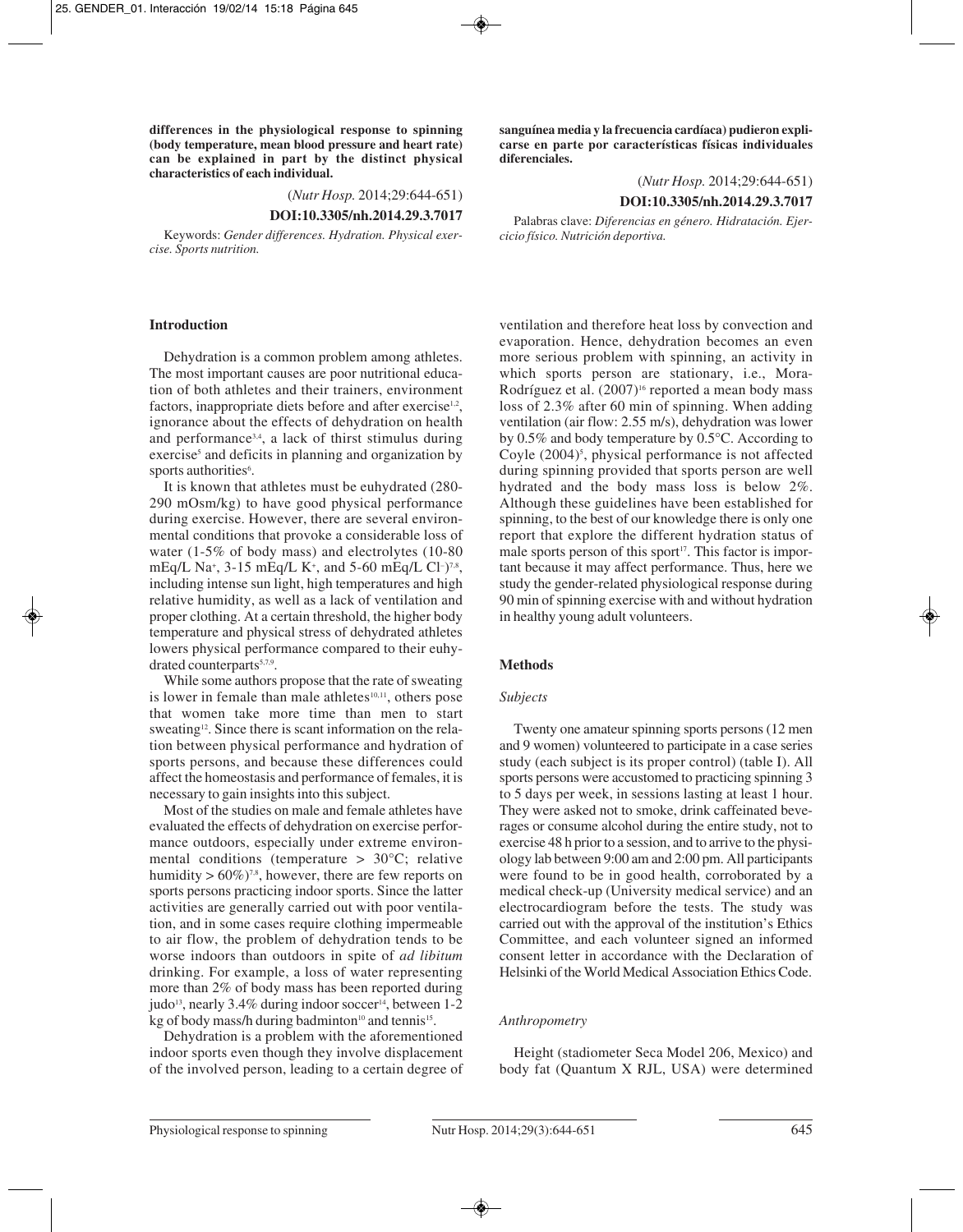immediately before the first exercise session. Body mass *(Bame* Aut model O.C.N. 5282; *Torrey,* Mexico) was measured before and after each session, weighing the sports person with an empty bladder (at the end of the exercise the individuals did not want to urinate) and no clothing, and when completely dry.

# *Exercise and hydration protocols*

Environmental indoor conditions during the exercise sessions were kept constant, with a temperature of 23°C, relative humidity of 23%, barometric pressure of 659 mmHg, and no ventilation (it is important to notice that in Ciudad Juarez, few gyms have ventilation). Participants wore sports clothes commonly used in cycling and were free to have their habitual breakfast 3 to 5 hours before the exercise sessions. On the first day they were given 15 min to adapt to the stationary bicycle of the lab (Monark 828E, Vansbro Sweden), during which time they learned about the modified Borg scale (from 0 to  $10$ )<sup>18</sup>. Afterwards, they were programmed for three exercise sessions, each with a distinct hydration protocol: exercise without fluid intake and exercise accompanied by hydration (either with plain water or a sports drink). In every session the participant exercised continuously for 90 min and maintained the psychosomatic perception of effort between six and seven (heavy to very heavy exercise) on the modified Borg scale. With this in mind, they were allowed to freely increase or reduce both ergometer resistance and pedaling revolutions and a member of the team monitored her/his perception of the Borg scale.

During the first session (48 hours after the 15 min adaptation period), the protocol for all participants was exercise without fluid intake. The order of the other two protocols was randomized. Based on the loss of body mass during the first protocol, we determined the amount of fluid, either plain water or the sports drink (Gatorade®: 324 mmol/L of carbohydrates, 19.9 mmol/L of Na+ and 3.2 mmol/L of K+ ), that each participant needed to prevent dehydration. In accordance with the literature, this quantity of fluid was divided into six equal parts and supplied every 15 min during the respective exercise protocol<sup>5,19</sup>, and was kept in refrigeration at  $4^{\circ}$ C. The time elapsed between the three exercise sessions was two weeks for men and three month for women. This protocol was established for women so that each exercise session would be in the middle of their follicular phase of menstruation, since hormonal changes within the menstrual cycle affect body temperature, corporal water retention and physical performance<sup>20</sup>.

## *Physiological parameters measurement*

Physical stress was evaluated by body temperature (Digital infrared Ear 424 USA), heart rate (Polar RS100, Finland), blood pressure (Aneroid Baumanometer and EM Rescue stethoscope, USA), and mean blood pressure [diastolic blood pressure + (systolic blood pressure – diastolic blood pressure $(3)$ ]<sup>21</sup>. Psychosomatic perception of effort (fatigue) was evaluated by the modified Borg scale. The distance traveled was calculated in km, and the resistance applied to the bicycle ergometer was measured in N. Only one person was in charge of recording blood pressure, one for body temperature, one for heart rate and one for psychosomatic perception of effort (Borg scale) every 15 min during exercise (without stopping the exercise) and at rest.

# *Statistical Analyses*

Differences in physical characteristics between genders were analyzed by the Student's *t* test of independent samples. Differences between hydration protocols, time and sex were analyzed by the General Linear Model (GLM). Repeated measurements and comparisons between factors were evaluated by the Sidak test. The homogeneity of variances on Student's *t* test and GLM analysis was checked by Levene's test. The independency of associated parameters on changes in heart rate, body temperature and blood pressure was analyzed by multiple linear regression analysis through the stepwise method. The Statistical analyses were carried out with the 18.0 PASW program. Data are presented as the mean  $\pm$ standard deviation (SD) in tables and  $\pm$  standard error of the mean (SEM) in figure. The significance was set at  $p < 0.05$ .

## **Results**

# *Body mass was constant for both men and women during the hydration protocols*

Men showed higher values in relation to age, height and body mass than women; contrarily, men had a lesser percentage of body fat. At rest, men had higher blood pressure (systolic, diastolic and mean) and a lower heart rate ( $p < 0.01$ ; table I). During the exercise session without fluid intake, the loss of body mass was slightly higher for men  $(2.2\% \pm 0.9)$  than women  $(2.0\%$  $\pm$  1.2), but the difference was not statistically significant (table II). Accordingly, men needed more fluid than women to prevent dehydration. During the exercise sessions with a sports drink, the consumption for women versus men was as follows:  $72 \pm 40$  *vs*  $103 \pm 38$ g of carbohydrates, 564 ± 312 *vs* 807 ± 298 mg of Na+ , and  $154 \pm 85$  *vs*  $220 \pm 81$  mg of K<sup>+</sup>. While both genders lost body mass during the exercise sessions without fluid intake, this parameter was stable  $(\pm 0.2 \text{ kg})$  for both men and women during the two hydration protocols (table II).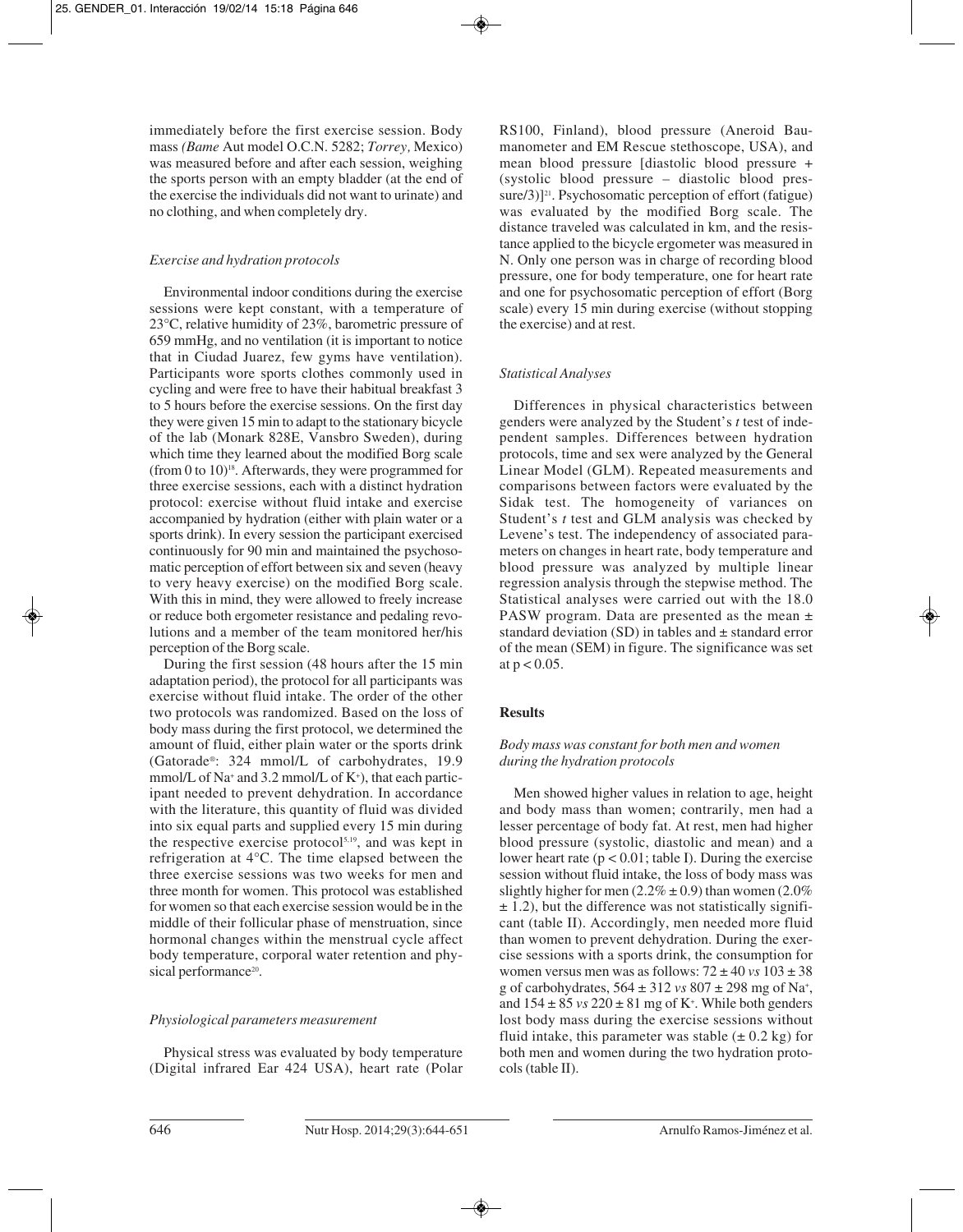| <b>Table I</b><br>Physical characteristics of participants |                 |                         |  |  |  |  |
|------------------------------------------------------------|-----------------|-------------------------|--|--|--|--|
|                                                            | Women $(n=9)$   | <i>Men</i> $(n = 12)$   |  |  |  |  |
| Age (years)                                                | $24.1 \pm 4.5$  | $30.0 \pm 6.2^{\circ}$  |  |  |  |  |
| Body mass (kg)                                             | $62.2 \pm 2.4$  | $77.4 \pm 16.7^{\circ}$ |  |  |  |  |
| Height(m)                                                  | $1.65 \pm 0.05$ | $1.75 \pm 0.05^{\circ}$ |  |  |  |  |
| Body fat $(\%)$                                            | $33.9 \pm 4.2$  | $18.0 \pm 6.2^{\circ}$  |  |  |  |  |
| $BMI$ (kg/m <sup>2</sup> )                                 | $22.9 \pm 1.7$  | $25.2 \pm 5.1$          |  |  |  |  |
| Heart rate (beats/min)                                     | $69 \pm 9$      | $58 \pm 7^{\circ}$      |  |  |  |  |
| Systolic blood pressure (mmHg)                             | $107 \pm 9$     | $124 \pm 12^a$          |  |  |  |  |
| Diastolic blood pressure (mmHg)                            | $67 \pm 5$      | $74 \pm 7^{\circ}$      |  |  |  |  |
| Mean blood pressure (mmHg)                                 | $80 \pm 5$      | $91 \pm 8^a$            |  |  |  |  |

Values are the mean  $\pm$  SD. BMI: Body mass index.  $a$   $p$  < 0.01. Differences evaluated by the Student's *t* test.

# *Hydration prevented physical stress, but did not change physical performance*

Men traveled a longer distance and applied greater resistance to the ergometer than women (distance, ~50.0 *vs* ~43.4 km; resistance, ~19 *vs* ~14 N). There was no statistical difference in these values between any three exercise sessions (with and without fluid consumption) for either men or women (table II). However, the increase in body temperature ( $p < 0.01$ ), mean blood pressure  $(p < 0.01)$  and heart rate  $(p < 0.01)$ was higher for both men and women during the exercise session without fluid intake than during the sessions with hydration. This corroborates that there is an increase in physical stress when sports person are deprived of hydration; furthermore, there was no statistical difference in these values between the two exercise sessions with hydration (table II), suggesting that this protocol prevented physical stress regardless of the composition of the fluid.

## *Men had higher body temperature and mean blood pressure than women during exercise, but similar heart rate*

During exercise (after 30-40 min and on) men had higher body temperature  $(p < 0.01)$  and mean blood pressure  $(p < 0.001)$  than women (fig. 1); however, women had a slightly higher heart rate than men, even at rest, but this difference was not significant ( $p = 0.12$ ; table II). Analysis of the associations between parameters showed that: (a) 42% of the variance in body temperature could be explained by differences in age, heart rate,  $\Delta$  body mass and resistance applied to the ergometer ( $p < 0.001$ ); (b) 74% of the variance in mean blood pressure could be explained by gender and differences in heart rate ( $p < 0.001$ ); (c) 99% of the variance in heart rate could be explained by differences in body temperature  $(p < 0.001$ ; table III).

# *Dehydration increases physiological parameters independently of gender*

Exercise with no fluid intake yielded higher numbers in all parameters evaluated, independently of gender (fig. 1), which were maintained throughout the 90 min spinning period. It is worth to mention that, even though statistical significance was obtained for body temperature in men  $(p < 0.05)$ , no difference was set in the blood pressure and heart rate among sexes but they were higher when no hydration consumption was the protocol. Furthermore, hydration yielded similar results despite it was plain water or sports fluid (fig. 1).

## **Discussion**

The results of the present study show that the dehydration provoked by 90 min of spinning, performed in comfortable environmental indoor conditions (23°C and 23% relative humidity) but without ventilation, did not

| F hysiological and performance changes for women and men caused by hydration protocols |                  |                          |                         |                        |                             |                               |  |  |
|----------------------------------------------------------------------------------------|------------------|--------------------------|-------------------------|------------------------|-----------------------------|-------------------------------|--|--|
|                                                                                        | Women $(n = 9)$  |                          |                         | Men $(n=12)$           |                             |                               |  |  |
|                                                                                        | EWF              | <b>EPW</b>               | ESD                     | <b>EWF</b>             | EPW                         | <b>ESD</b>                    |  |  |
| Loss of body mass $(kg)$                                                               | $-1.21 \pm 0.72$ | $-0.05 \pm 0.35^{\circ}$ | $0.16 \pm 0.25^{\circ}$ | $-1.69 \pm 0.68$       | $-0.17 \pm 0.50^{\circ}$    | $-0.03 \pm 0.61$ <sup>a</sup> |  |  |
| Loss of body mass $(\%)$                                                               | $-2.0 \pm 1.2$   | $-0.08 \pm 0.6^{\circ}$  | $0.3 \pm 0.4^{\circ}$   | $-2.2 \pm 0.9$         | $-0.2 \pm 0.7$ <sup>a</sup> | $0.0 \pm 0.8^{\circ}$         |  |  |
| Distance travelled (km)                                                                | $45.0 \pm 3.6$   | $44.1 \pm 3.0$           | $43.3 \pm 3.1$          | $49.3 \pm 5.6^{\circ}$ | $50.1 \pm 5.6^{\circ}$      | $51.4 \pm 6.5^{\circ}$        |  |  |
| Resistance applied to the ergometer $*(N)$ 13.4 $\pm$ 2.1                              |                  | $14.3 \pm 2.0$           | $14.1 \pm 2.2$          | $19.6 \pm 4.1^{\circ}$ | $19.8 \pm 2.8$ <sup>b</sup> | $18.2 \pm 3.3b$               |  |  |
| Body temperature* $(^{\circ}C)$                                                        | $36.9 \pm 0.3$   | $36.7 \pm 0.5^{\circ}$   | $36.7 \pm 0.3^{\circ}$  | $37.3 \pm 0.5^{\circ}$ | $36.9 \pm 0.3^{a,b}$        | $37.0 \pm 0.4$ <sup>a,b</sup> |  |  |
| Mean blood pressure $*(mmHg)$                                                          | $94 \pm 5$       | $91 \pm 4^{\circ}$       | $88 \pm 6^{\circ}$      | $114 \pm 8^6$          | $112 \pm 10^{a,b}$          | $111 \pm 7^{a,b}$             |  |  |
| Heart rate* (bpm)                                                                      | $154 \pm 16$     | $145 \pm 19^{\circ}$     | $145 \pm 17^{\circ}$    | $147 \pm 12$           | $141 \pm 14^{\circ}$        | $142 \pm 16^{\circ}$          |  |  |

**Table II** *Physiological and performance changes for women and men caused by hydration protocols*

Values are expressed as the mean ± SD. EWF = exercise without fluid intake; EPW = exercise accompanied by hydration with plain water; ESD = exercise accompanied by hydration with a sports drink. Different with respect to the protocol of exercise without fluid replacement. Different with respect to women. p < 0.01. Statistical analysis of independent variables by GLM, and of repeated measures by the Sidak test for multiple comparisons. \* Mean value for the 90 minutes of exercise.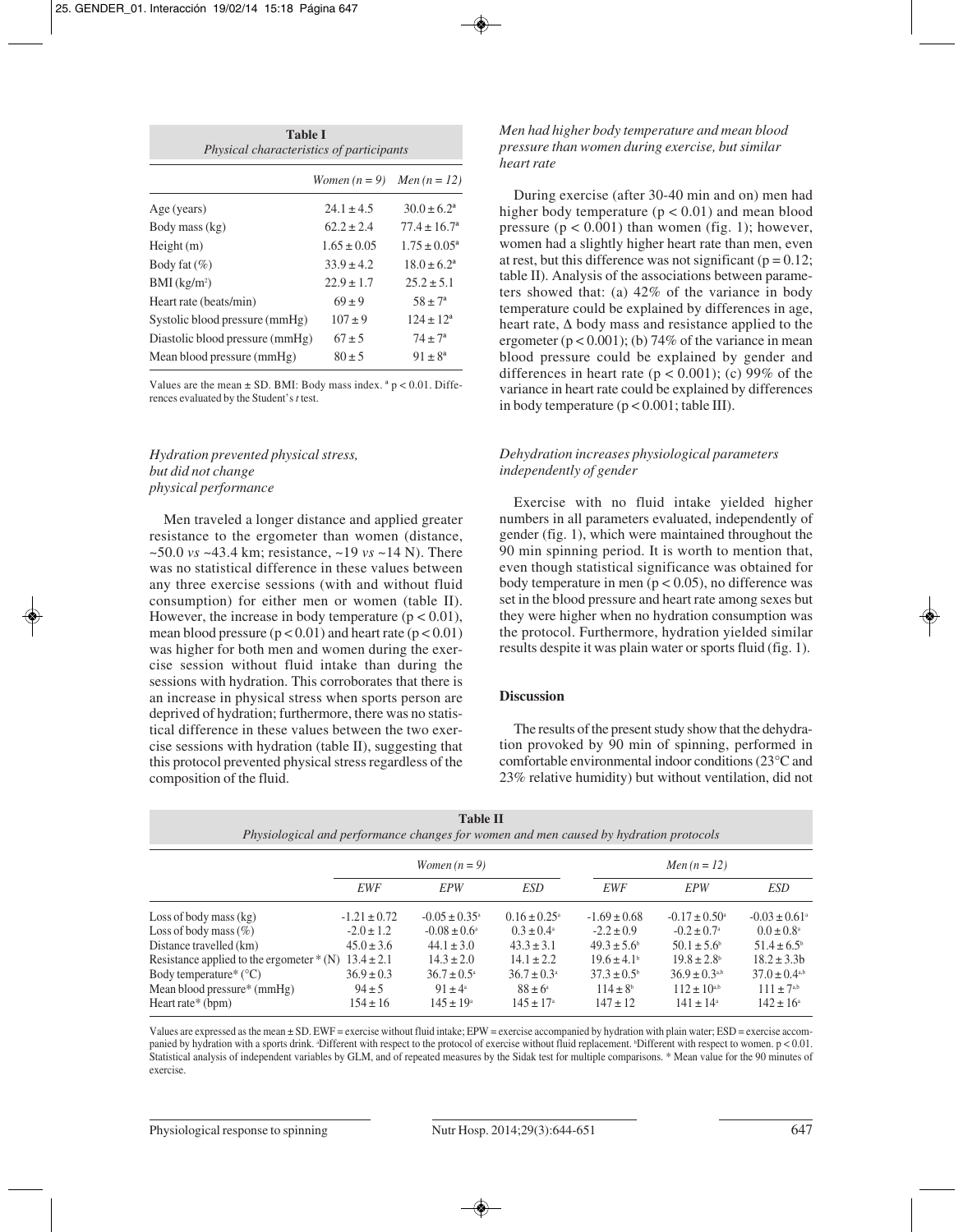

*Fig. 1.—Kinetics (Time course) of body temperature, mean blood pressure and heart rate during 90 minutes of spinning. The results are shown as the mean ± SEM. (––) Continuous lines for dehydration, (---) dashed lines for hydration with plain water, (••••) Stitch lines for hydration with sports drink.* 

| <b>Table III</b><br>Multiple linear regression models for body temperature, blood pressure and heart rate                                                  |       |         |  |  |  |  |
|------------------------------------------------------------------------------------------------------------------------------------------------------------|-------|---------|--|--|--|--|
| Regression Equations                                                                                                                                       | $R^2$ | p level |  |  |  |  |
| <b>Body temperature</b> = $34.3 + 0.25$ age (years) + 0.01 heart rate (bpm)<br>$-0.12 \Delta$ body mass (kg) + 2.4 resistance applied to the ergometer (N) | 0.42  | < 0.001 |  |  |  |  |
| <b>Mean blood pressure</b> = $62.1 + 22.7$ sex $(0)$ = women, $1$ = men $) + 0.20$ heart rate (bpm)                                                        | 0.74  | < 0.001 |  |  |  |  |
| <b>Heart rate</b> = 3.9 body temperature $(^{\circ}C)$                                                                                                     | 0.99  | < 0.001 |  |  |  |  |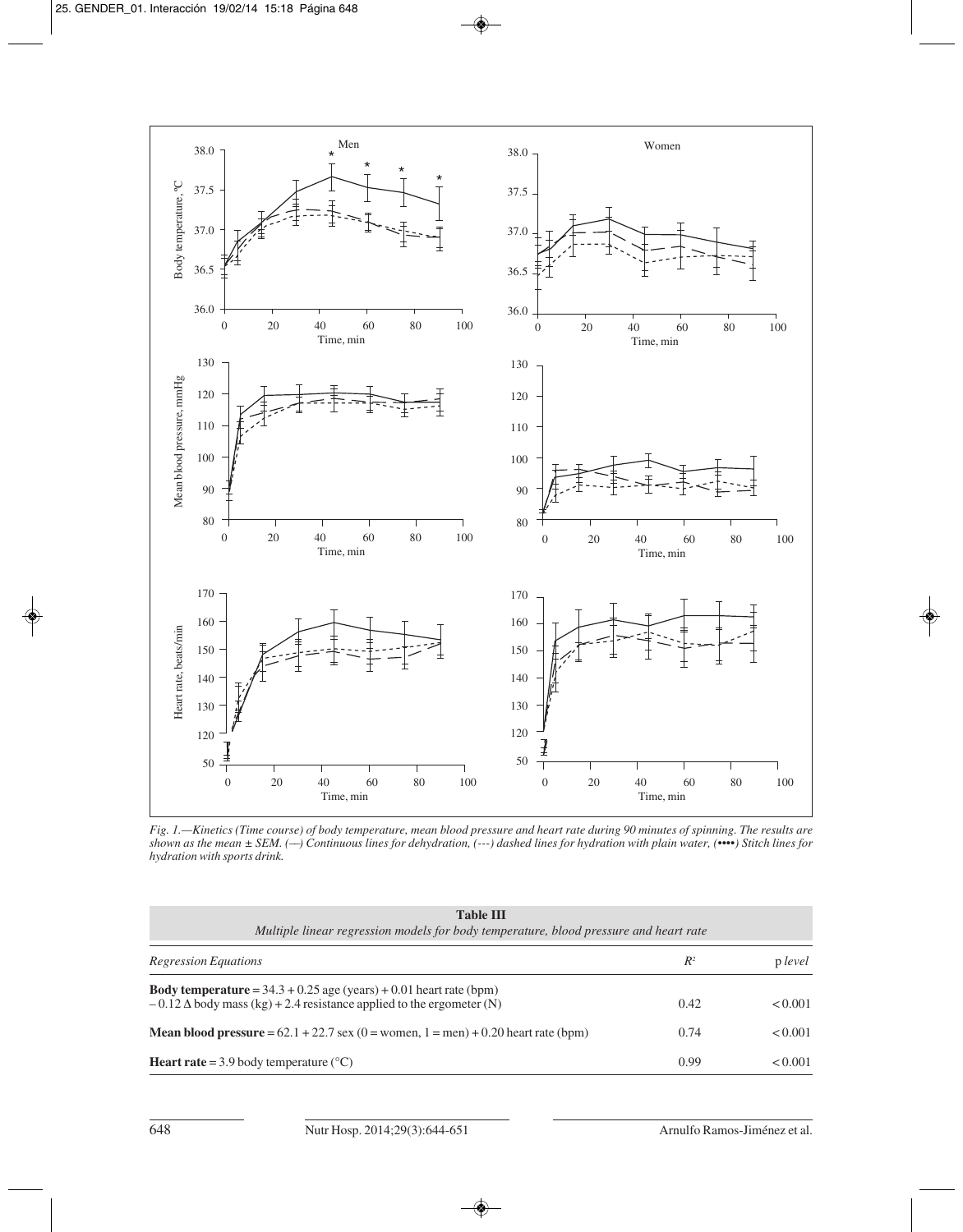diminish physical performance but increased physical stress, since all the parameters measured were higher in this condition (similar results for men have been reported previously)<sup>17</sup>. The physical stress apparently experienced by the sports person during the exercise session without fluid intake was absent for both men and women, when exercise was accompanied by hydration (either with plain water or a sports drink). The physiological response was similar in both genders, explained in part by the physical characteristics of the subjects.

In relation to the water balance in men and women after spinning, reported data are inconsistent. Some uncontrolled studies carried out with *ad libitum* hydration indicate that the absolute and relative rates of sweating are higher for men versus women (1.12 *vs* 0.57 L/h, and 2.16 *vs* 1.49%, respectively) during a 90 min spinning session with artificial ventilation.<sup>11</sup> On the other hand, in a controlled experiment, also with *ad libitum* hydration but without ventilation, no gender differences in sweating in relation to time (60 *vs* 90 min of spinning) were found, although women consumed less fluid than men<sup>22</sup>.

Since it has been shown that *ad libitum* hydration is not sufficient to prevent dehydration during and after exercise<sup>10,11,14,15,22</sup>, we decided to replace the exact amount of fluid (euhydration) lost by each individual during 90 min of spinning. Comparing both euhydration and dehydration, we found that there are no gender differences in water balance after spinning, in agreement with other's findings $22$ . In the present study, the loss of body mass was slightly but not significantly higher in men than women, which is also in agreement with Johannsen et al<sup>22</sup>.

One possible explanation for the differences between genders found by Hazelhurst & Claassen  $(2006)^{11}$ , could be that women have greater body surface area/kg of body mass than men<sup>23</sup>. This would allow for a greater loss of heat by convection and evaporation in women than men during experiments with artificial ventilation. However, heat production without ventilation increases sweating and loss of body mass in a similar way for both genders. Hence, a lack of ventilation and displacement of the athlete<sup>22</sup> and the current contribution, diminishes the possibility of heat loss by convection and evaporation, and in consequence practically eliminates the differences between men and women in regard to a loss of body mass.

Besides heat production, another factor that influences perspiration during exercise is the number of sweat glands. On this question there is controversy, as some authors reported that women have a higher density of sweat glands per cm<sup>2</sup> than men<sup>24</sup>, while others report the opposite23. However, some authors have shown that when variability in sweating is corrected by physical capacity as well as by morphological and anthropome trical characteristics, there are no differences due to gender<sup>25</sup>.

Contrary to our findings, there is one report that women had a higher body temperature than men regardless of exercise intensity and climate conditions<sup>26</sup>. However, that study did not consider the variability of temperature during the menstrual cycle. It has been reported that the body temperature of women can vary as much as 0.6°C, even at rest, depending on the phase of the menstrual cycle<sup>27</sup>. In the present study this variation was avoided by planning all the spinning sessions for women at the same phase of the menstrual cycle.

According to Gagnon & Kenny  $(2012)^{28}$ , differences between genders in body temperature are related to distinct physical characteristics; also Havenith & van Middendorp  $(1990)^{25}$  reported that 54 to 70% of the variance in body temperature could be explained by physical characteristics. The results of the present study disagree with these reports, since we found that the modifications in age, heart rate,  $\Delta$  body mass and resistance applied to the ergometer accounted for only 42% of the variance in body temperature.

This contradiction can be explained by the distinct methods of calculating body temperature. According to the Havenith & van Middendorp regression equation [Rectal temperature =  $36.7 + 0.26$  (Body fat) + 82.3 (body surface area)  $+ 0.18$  (VO<sub>2</sub> max), among other parameters], body temperature rises with an increase in body fat, body surface area, and maximum volume of  $O<sub>2</sub>$  consumption (VO<sub>2</sub> max). However, the equation seems to be flawed, as the results it gives are not as expected. For example, a higher percentage of fat tissue implies the presence of less lean mass and therefore a lower metabolic rate, which in turn should produce less (not greater) heat. Moreover, a greater body surface area provokes higher heat dissipation, which should lead to a lower (not higher) body temperature. Finally, a higher VO<sub>2</sub> max indicates a better adaptation to exercise stress, which should result in a lower (not higher) body temperature. Hence, we propose the following regression equation (table III) since it sounds more adequate:

**Body temperature** =  $34.3 + 0.25$  age (years) + 0.01 heart rate (bpm) –  $0.12 \Delta$  body mass (kg) + 2.4 resistance applied to the ergometer (N)

In relation to mean blood pressure, our results are similar to studies that involve maximum intensity exercise, in which this parameter is higher for men than women, even at rest<sup>29</sup>. In addition, the present results show that 74% of the variance in mean blood pressure could be explained by gender and differences in heart rate.

On the other hand, it has been shown that heart rate is higher for women than men when exercise is above the anaerobic threshold<sup>29</sup>. In the present study, heart rate was higher for women than men, both at rest and during exercise. Moreover, 99% of the variance in heart rate during exercise was explained only by body temperature.

In the present study, dehydration did not affect phy sical performance, but increased physical stress since all physiological parameters augmented. This can best be explained by the fact that the participants were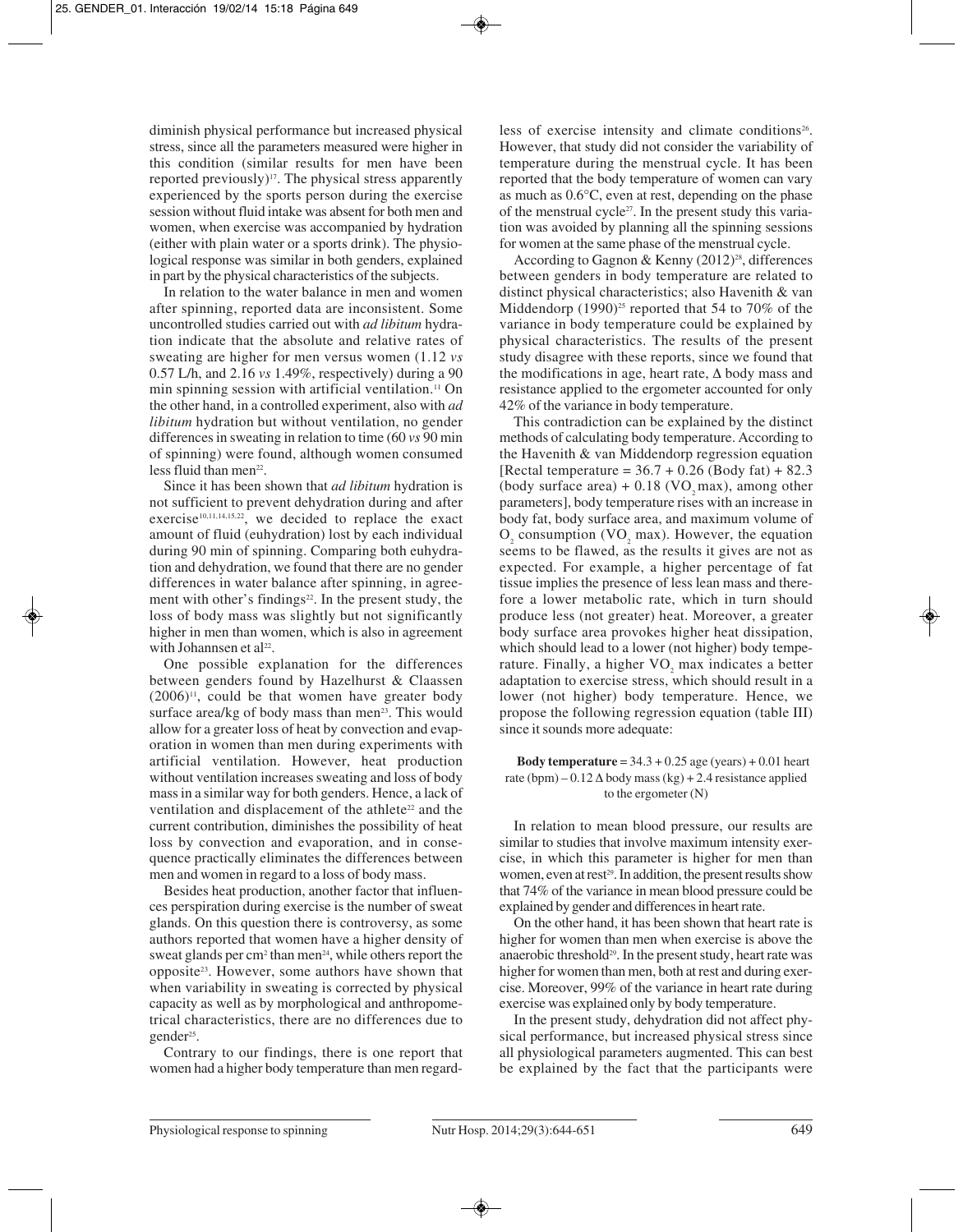asked to exercise at the same subjective work intensity (6-7 on the modified Borg scale) and had a dehydration rate below 3%, which is the critical point above which sweating is reduced, body temperature increased, and there is a greater subjective perception of effort, thus affecting performance<sup>12</sup>.

Dehydration and body temperature have an additive effect under extreme weather conditions (temperature  $\geq 35^{\circ}$ C and relative humidity  $\geq 50\%$ ), increasing peripheral vascular resistance and heart rate, while decreasing systolic volume, cardiac output and mean blood pressure.30 Together these changes lead to an enormous decrease in physical performance<sup>31</sup>. However, in the controlled indoor conditions of the present study (23°C and 23% relative humidity) it is understandable that physical performance was not affected; in this regard, our results agree with those by Abián-Vicén et al. (2012)<sup>10</sup>, in relation to exercise under non-extreme conditions. The fact that the distance traveled and the resistance applied to the ergometer was higher for men than women, is probably due to the well-recognized differences in body mass and physical strength between genders.

## **Conclusions**

Both men and women had higher values for body temperature, mean blood pressure and heart rate during the exercise without fluid replacement, confirming that dehydration provokes physical stress. Consumption of plain water is sufficient for preventing physical stress in both genders, provided that an adequate volume is consumed to replace the loss of body fluid caused by sweating. The differences found in body temperature, mean blood pressure and heart rate between women and men are due, in part to the distinct physical characteristics and work load of the subjects. Since *ad libitum* water consumption as a response to thirst has proven inadequate, the present results suggest that it would be helpful for sports person to evaluate their own dehydration rate before participating in a competition. They would then be able to program the correct intake of fluid, based on continuous drinking, to avoid dehydration, diminish physical stress, and therefore maintain a good performance level.

## **Limitations of the study**

Is it worth to mention that participants of the study are considered Mexican mestizo and it is recommen ded to test this kind of experiments with other populations in order to compare results.

## **Competing interests**

The authors declare that they have no competing interests.

## **Acknowledgements**

Authors thank Bruce Allan Larsen for reviewing the use of English in the manuscript.

#### **References**

- 1. Rodríguez NR, DiMarco NM, Langley S. American Dietetic Association; Dietitians of Canada; American College of Sports Medicine: Nutrition and Athletic Performance. Position of the American Dietetic Association, Dietitians of Canada, and the American College of Sports Medicine: Nutrition and athletic performance. *J Am Diet Assoc* 2009; 109: 509-27.
- 2. Kratz A, Siegel AJ, Verbalis JG, Adner MM, Shirey T, Lee-Lewandrowski E, Lewandrowski KB. Sodium status of collapsed marathon runners. *Arch Pathol Lab Med* 2005; 129: 227-30.
- 3. Merkel DL, Molony JT Jr. Medical sports injuries in the youth athlete: emergency management. *Int J Sports Phys Ther* 2012; 7: 242-51.
- 4. Winger JM, Hoffman MD, Hew-Butler TD, Stuempfle KJ, Dugas JP, Fogard K, Dugas LR. The effect of physiology and hydration beliefs on race behavior and postrace sodium in 161 km ultramarathon finishers. *Int J Sports Physiol Perform* 2013; 8: 536-41.
- 5. Coyle EF. Fluid and fuel intake during exercise. *J Sports Sci* 2004; 22: 39-55.
- 6. Holway FE, Spriet LL. Sport-specific nutrition: practical strategies for team sport. *J Sports Sci* 2011; 29: 115-25. doi: 10.1080/ 02640414.2011.605459.
- 7. Casa DJ, Clarkson PM, Roberts WO. American College of Sports Medicine roundtable on hydration and physical activity: consensus statements. *Curr Sports Med Rep* 2005; 4: 115-27.
- 8. Sawka MN, Burke LM, Eichner ER, Maughan RJ, Montain SJ, Stachenfeld NS. American College of Sports Medicine position stand. Exercise and fluid replacement. *Med Sci Sports Exerc* 2007; 39: 377-90.
- 9. Nybo L. Cycling in the heat: performance perspectives and cerebral challenges. *Scand J Med Sci Sports* 2010; 20: 71–9.
- 10. Abián-Vicén J, Del Coso J, González-Millán C, Salinero JJ, Abián P. Analysis of Dehydration and Strength in Elite Badminton Players. PLoS ONE. 2012; 7: e37821. doi: 10.1371/ journal.pone.0037821.
- 11. Hazelhurst LT, Claassen N. Gender differences in the sweat response during spinning exercise. *J Strength Cond Res* 2006; 20: 723-4.
- 12. Grucza R, Lecroart JL, Carette G, Hauser JJ, Houdas Y. Effect of voluntary dehydration on thermoregulatory responses to heat in men and women. *Eur J Appl Physiol Occup Physiol* 1987; 56: 317-22.
- 13. Rivera-Brown AM, De Félix-Dávila RA. Hydration status in adolescent judo athletes before and after training in the heat. *Int J Sports Physiol Perform* 2012; 7: 39-46.
- 14. Barbero JC, Castagna C, Granda J. Deshidratación y reposición hídrica en jugadores de fútbol sala: Efectos de un programa de intervención sobre la pérdida de líquidos durante la competición. *Mot Eur J Hum Mov* 2006; 17: 97-110.
- 15. Lott MJ, Galloway SD. Fluid balance and sodium losses during indoor tennis match play. *Int J Sport Nutr Exerc Metab* 2011; 21: 492-500.
- 16. Mora-Rodriguez R, Del Coso J, Aguado-Jimenez R, Estevez E. Separate and combined effects of airflow and rehydration during exercise in the heat. *Med Sci Sports Exerc* 2007; 39: 1720-6.
- 17. Ramos-Jiménez A, Hernández-Torres RP, Wall-Medrano A, Torres-Durán PV, Juárez-Oropeza MA, Solís Ceballos JA. Acute physiological response to indoor cycling with and without hydration: case and self-control study. *Nutr Hosp* In press.
- 18. McArdle WD, Katch FI, Katch VL. Exercise Physiology: Energy, Nutrition, and Human Performance. Lippincott Williams & Wilkins, Health & Fitness. 2007. p. 1068.
- 19. Rehrer NJ. Fluid and electrolyte balance in ultra-endurance sport. *Sports Med* 2001; 31: 701-15.